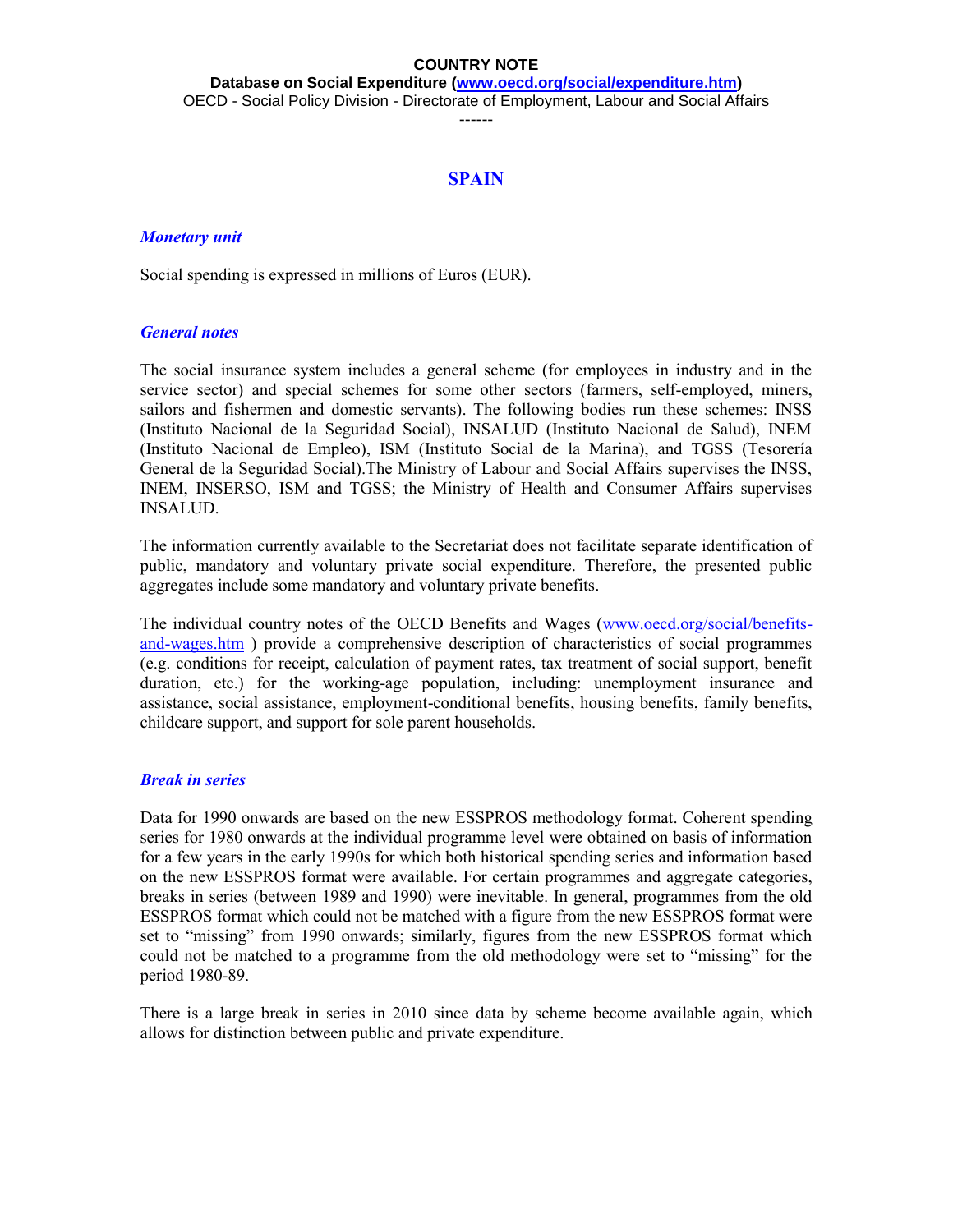**Database on Social Expenditure [\(www.oecd.org/social/expenditure.htm\)](http://www.oecd.org/social/expenditure.htm)** OECD - Social Policy Division - Directorate of Employment, Labour and Social Affairs

------

## *Sources*

## **1980-89**

EUROSTAT (1995), *Social Protection Expenditure and Receipts 1980-1993,* Luxembourg.

# **1990 onwards**

Data provided by EUROSTAT (ESSPROS database), except for:

 **1980 onwards** 4. Health: OECD Health Statistics (*[www.oecd.org/health/healthdata](http://www.oecd.org/health/healthdata)*)

 **1998-onwards** 5.2.1.3 Childcare (pre-primary education): OECD Education database [\(http://www.oecd.org/education/database.htm\)](http://www.oecd.org/education/database.htm)

 **1985 onwards** 6. ALMP: OECD Labour Market Policy database. Additional sources at programme level: For the years 1980-84: "Aggregate for labour market training", "Aggregate for subsidised employment", "Measures for the disabled", "Employment policy", "Vocational and technical training" and "Unemployment protection": Ministerio de Trabajo y Seguridad Social.

(See Table "Passage from ESSPROS to SOCX" next page).

# *Background information*

European Social Statistics, Social Protection, ESSPROS qualitative information <https://ec.europa.eu/eurostat/web/social-protection/data/qualitative-information>

MISSOC, Mutual information system on social protection in the Member states of the European Union and of the European Economic Area [\(http://ec.europa.eu/social/main.jsp?catId=815&langId=en\)](http://ec.europa.eu/social/main.jsp?catId=815&langId=en)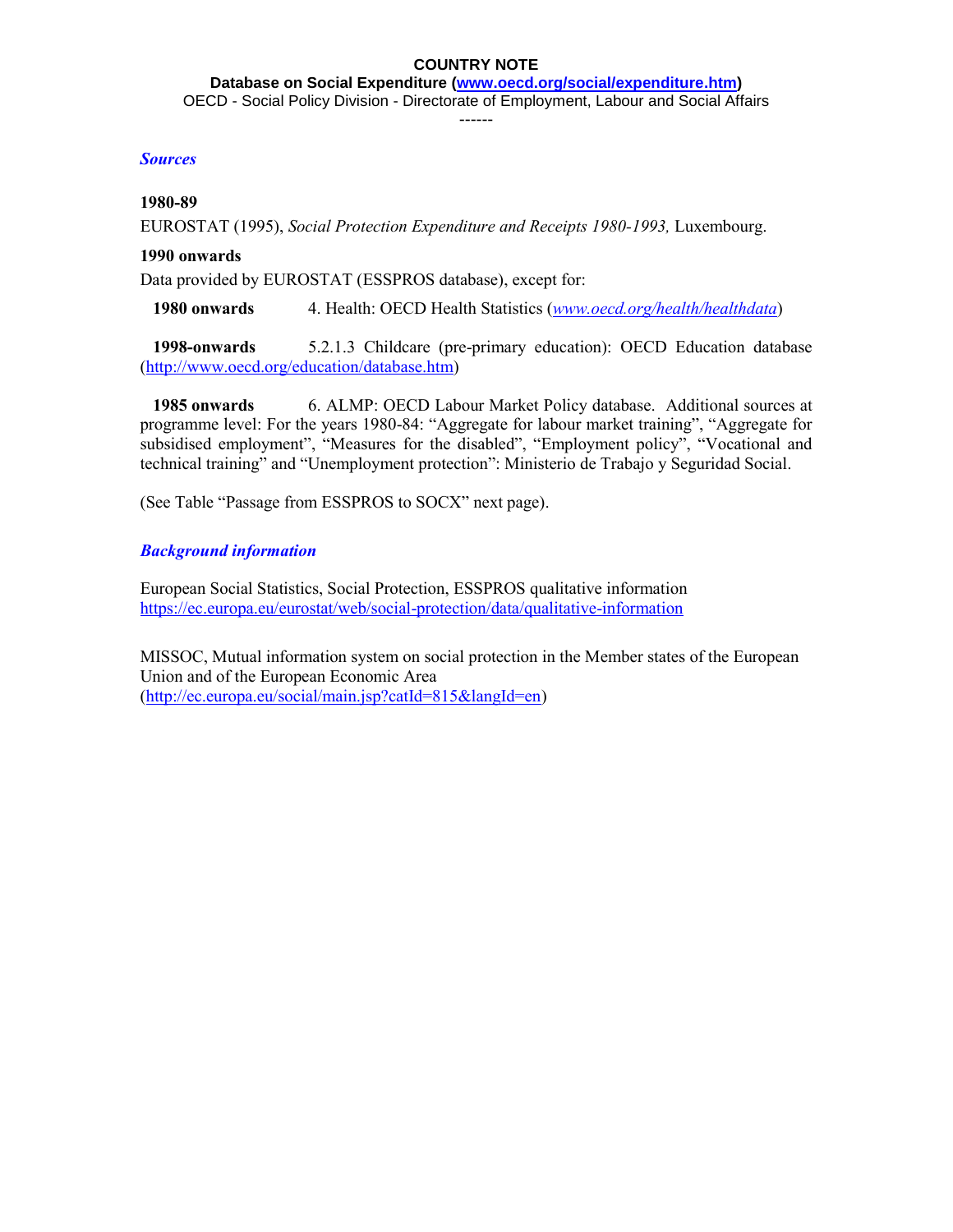#### **Database on Social Expenditure [\(www.oecd.org/social/expenditure.htm\)](http://www.oecd.org/social/expenditure.htm)**

OECD - Social Policy Division - Directorate of Employment, Labour and Social Affairs

------

#### **Passage from Esspros to SOCX (public / mandatory-voluntary private)**

**Spain, in millions of Euro**

|          |            | ESSPROSS/SOCX                    |                                                      |                                                                                                                                                                                                                                                                                                                                                                                                 | Code                                                | 1990                                             | 1995                                               | 2000                                    | 2005                                            | 2006                                               | 2007                                               | 2008                                               | 2009                                               | 2010                                               | 2011                                          | 2012                                         | 2013                                         | 2014                                               | 2015                                               | 2016                                         | 2017                                         |
|----------|------------|----------------------------------|------------------------------------------------------|-------------------------------------------------------------------------------------------------------------------------------------------------------------------------------------------------------------------------------------------------------------------------------------------------------------------------------------------------------------------------------------------------|-----------------------------------------------------|--------------------------------------------------|----------------------------------------------------|-----------------------------------------|-------------------------------------------------|----------------------------------------------------|----------------------------------------------------|----------------------------------------------------|----------------------------------------------------|----------------------------------------------------|-----------------------------------------------|----------------------------------------------|----------------------------------------------|----------------------------------------------------|----------------------------------------------------|----------------------------------------------|----------------------------------------------|
|          | (1)        | <b>ESSPROS</b>                   | Social protection benefits                           |                                                                                                                                                                                                                                                                                                                                                                                                 | 1100000                                             | 60 208                                           | 93 596                                             | 123 077                                 | 182 509                                         | 196 942                                            | 214 166                                            | 236 586                                            | 260 538                                            | 261 066                                            | 266 227                                       | 259 840                                      | 259 735                                      | 258 681                                            | 261 400                                            | 260 908                                      | 267 359                                      |
|          | (2)        | - ESSPROS                        | Disability                                           | Economic integration of the handicapped                                                                                                                                                                                                                                                                                                                                                         | 1121114<br>1121122<br>1122114<br>1122122            | 512<br>$\mathbf 0$<br>$\mathbf 0$<br>$\Omega$    | 737<br>$\Omega$<br>$\Omega$<br>$\Omega$            | 948<br>$\Omega$<br>$\Omega$<br>$\Omega$ | 961<br>$\Omega$<br>$\Omega$<br>$\Omega$         | 1 0 0 4<br>$\Omega$<br>$\Omega$<br>$\Omega$        | 1 0 1 7<br>$\Omega$<br>$\Omega$<br>$\Omega$        | 1 0 1 0<br>$\Omega$<br>$\Omega$<br>$\Omega$        | 1 0 2 7<br>$\Omega$<br>$\Omega$<br>$\Omega$        | 965<br>$^{\circ}$<br>$\mathbf 0$<br>$\Omega$       | 975<br>$^{\circ}$<br>$\Omega$<br>$\Omega$     | 771<br>$\Omega$                              | 776<br>$\Omega$<br>$\Omega$                  | 761<br>$\Omega$<br>$\Omega$<br>$\Omega$            | 524<br>$^{\circ}$<br>$\Omega$<br>$\Omega$          | 531<br>$\Omega$<br>$\Omega$<br>$\Omega$      | 540<br>$^{\circ}$<br>$\mathbf 0$<br>$\Omega$ |
|          | (3)        | - ESSPROS                        | Sickness                                             | Benefits in kind                                                                                                                                                                                                                                                                                                                                                                                | 1111200<br>1112200                                  | 13 2 54<br>959                                   | 20 805<br>1 0 4 7                                  | 30 642<br>20                            | 47 086<br>17                                    | 51 674<br>19                                       | 55 4 25<br>32                                      | 61 917<br>29                                       | 65 217<br>28                                       | 64 972<br>14                                       | 64 307<br>13                                  | 60 928<br>14                                 | 58 771<br>11                                 | 59 281<br>12                                       | 62 615<br>12                                       | 59 043<br>12                                 | 60 535<br>14                                 |
|          | (4)        | - ESSPROS                        | Unemployment                                         | Cash - Vocational training allowance<br>Benefits in kind                                                                                                                                                                                                                                                                                                                                        | 1161114<br>1161121<br>1162114<br>1162121<br>1161200 | 310<br>$^{\circ}$<br>$\Omega$<br>$\Omega$<br>414 | 116<br>$\Omega$<br>$\Omega$<br>$\Omega$<br>1 0 7 7 | 211<br>$\Omega$<br>$\Omega$<br>1795     | 293<br>$\Omega$<br>$\Omega$<br>$\Omega$<br>2575 | 303<br>$\Omega$<br>$\Omega$<br>$\Omega$<br>2 4 5 5 | 273<br>$\Omega$<br>$\Omega$<br>$\Omega$<br>2 6 0 2 | 287<br>$\Omega$<br>$\Omega$<br>$\Omega$<br>2 5 9 1 | 325<br>$\Omega$<br>$\Omega$<br>$\Omega$<br>2 2 0 1 | 339<br>$\Omega$<br>$\Omega$<br>$\Omega$<br>2 2 7 1 | 297<br>$\Omega$<br>364<br>$\Omega$<br>2 2 0 5 | 28<br>$\Omega$<br>660<br>$\Omega$<br>1 3 8 9 | 27<br>$\Omega$<br>316<br>$\Omega$<br>1 3 1 7 | 28<br>$\overline{0}$<br>242<br>$\Omega$<br>1 1 7 5 | 19<br>$\overline{0}$<br>166<br>$\Omega$<br>1 3 2 7 | 22<br>$\Omega$<br>124<br>$\Omega$<br>1 4 8 1 | 84<br>$\Omega$<br>86<br>$\Omega$<br>1764     |
|          | (5)        | SOCX / Health                    | HEALTH Public benefits in kind                       |                                                                                                                                                                                                                                                                                                                                                                                                 | 1162200<br>724.10.4.0.0.0                           | $\overline{4}$<br>15 672                         | 22<br>23 3 22                                      | 11<br>31 4 32                           | 51<br>51 307                                    | 30<br>56 664                                       | 9<br>61 576                                        | Δ<br>68 153                                        | $\Delta$<br>73 107                                 | 3<br>72 818                                        | $\mathcal{D}$<br>71 672                       | 68 085                                       | 65 696                                       | 65 926                                             | $\Omega$<br>70 141                                 | $\Omega$<br>71 351                           | $\Omega$<br>73 408                           |
|          |            | SOCX/EDU-EAG                     | <b>FAMILY Services</b>                               | Child care (pre-primary education)                                                                                                                                                                                                                                                                                                                                                              | 724.10.5.2.1.3                                      | m                                                | m                                                  |                                         |                                                 |                                                    |                                                    |                                                    |                                                    |                                                    |                                               |                                              |                                              |                                                    |                                                    |                                              |                                              |
|          | (7)        | SOCX/ALMP                        | ACTIVE LABOUR MARKET PROGRAMMES                      |                                                                                                                                                                                                                                                                                                                                                                                                 | 724.10.6.0.0.0                                      | 2 4 9 6                                          | 1912                                               | 5 2 1 5                                 | 7 0 4 4                                         | 7823                                               | 8 3 6 8                                            | 8811                                               | 9 0 4 2                                            | 9836                                               | 9 3 4 9                                       | 6746                                         | 5 2 6 1                                      | 5 7 9 5                                            | 6 3 8 7                                            | 6 3 1 0                                      | 7921                                         |
|          | (8)        | $=$ SOCX                         | <b>MANDATORY PRIVATE SOCIAL EXPENDITURE</b>          |                                                                                                                                                                                                                                                                                                                                                                                                 | 724.20.90.0.0.0                                     | a                                                | a                                                  | a                                       | a<br>a                                          | $\overline{a}$                                     | a                                                  | $\overline{a}$                                     | $\overline{a}$                                     | a                                                  | a                                             | a                                            | a                                            | $\overline{a}$                                     | $\overline{a}$                                     | a                                            |                                              |
|          |            |                                  |                                                      |                                                                                                                                                                                                                                                                                                                                                                                                 |                                                     |                                                  |                                                    |                                         |                                                 |                                                    |                                                    |                                                    |                                                    |                                                    |                                               |                                              |                                              |                                                    |                                                    |                                              |                                              |
|          | (9)        | $=$ SOCX                         | <b>VOLUNTARY PRIVATE SOCIAL EXPENDITURE</b>          |                                                                                                                                                                                                                                                                                                                                                                                                 | 724.30.90.0.0.0                                     | 771                                              | 1 2 1 6                                            | 1 902                                   | 4 7 9 0                                         | 5 4 0 3                                            | 5 9 3 1                                            | 5 6 5 0                                            | 5 7 5 7                                            | 13 164                                             | 13 3 3 3                                      | 13 127                                       | 12 9 25                                      | 13 180                                             | 13 276                                             | 13786                                        | 14 8 9 2                                     |
|          |            | <b>ESSPROS</b><br><b>ESSPROS</b> | Scheme 16<br>Scheme 18                               | Pension Funds and Insurance Companies (Fondos de pensiones y organis<br>Empresas (prestaciones complementarias a sus asalariados) (enfermedad.                                                                                                                                                                                                                                                  |                                                     | $\mathbf{0}$<br>$\Omega$                         | $\Omega$<br>$\Omega$                               |                                         | $\Omega$<br>$\Omega$                            | $\Omega$<br>$\Omega$                               | $\Omega$<br>$\Omega$                               | $\Omega$<br>$\Omega$                               | C<br>$\Omega$                                      | 4 0 5 8<br>2772                                    | 3 9 7 4<br>2 2 5 7                            | 3815<br>2 2 7 2                              | 4418<br>1 6 9 2                              | 4 1 9 9<br>1 6 1 5                                 | 4 3 7 3<br>1 4 6 9                                 | 4588<br>1 502                                | 4 3 8 6<br>1 642                             |
|          |            | <b>ESSPROS</b>                   | Scheme 29                                            | The National Organization of Spanish Blind People(Organización Nacional                                                                                                                                                                                                                                                                                                                         |                                                     | $\Omega$                                         | $\Omega$                                           |                                         |                                                 | $\Omega$                                           |                                                    | $\Omega$                                           | $\Omega$                                           | 124                                                | 109                                           | 171                                          | 157                                          | 150                                                | 148                                                | 153                                          | 155                                          |
|          |            | <b>ESSPROS</b>                   | Scheme 32                                            | Non profit Private Institutions (Instituciones privadas sin fin de lucro)                                                                                                                                                                                                                                                                                                                       |                                                     | $\Omega$                                         | $\Omega$                                           |                                         | $\Omega$                                        | $\Omega$                                           | $\Omega$                                           | $\Omega$                                           | $\Omega$                                           | 509                                                | 458                                           | 485                                          | 611                                          | 692                                                | 678                                                | 742                                          | 753                                          |
|          |            | <b>ESSPROS</b>                   | Scheme 33                                            | Mutual benefit societies of liberal professional activities and company's wor                                                                                                                                                                                                                                                                                                                   |                                                     | $\Omega$                                         | $\Omega$                                           |                                         | $\Omega$                                        | $\Omega$                                           | $\Omega$                                           | $\Omega$                                           | C                                                  | 586                                                | 596                                           | 675                                          | 323                                          | 360                                                | 355                                                | 360                                          | 479                                          |
|          | (10)       | SOCX / Health                    | HEALTH Voluntary private insurance, benefits in kind |                                                                                                                                                                                                                                                                                                                                                                                                 | 724.30.4.2.0.0                                      | 771                                              | 1 2 1 6                                            | 1902                                    | 4 7 9 0                                         | 5 4 0 3                                            | 5 9 3 1                                            | 5 6 5 0                                            | 5 7 5 7                                            | 5 1 5 0                                            | 5973                                          | 5 7 4 3                                      | 5753                                         | 6 1 9 3                                            | 6 2 8 1                                            | 6469                                         | 7510                                         |
| $\equiv$ | (11)       | <b>SOCX</b>                      | <b>PUBLIC SOCIAL EXPENDITURE</b>                     |                                                                                                                                                                                                                                                                                                                                                                                                 | 724.10.90.0.0.0                                     | 62 924                                           | 95 025                                             | 126 097                                 | 189 878                                         | 205 944                                            | 224 753                                            | 247 711                                            | 273 885                                            | 267 048                                            | 271 626                                       | 263 398                                      | 262 208                                      | 261826                                             | 266 182 269 948                                    |                                              | 278 186                                      |
| Notes:   | (1)<br>(2) |                                  |                                                      | "ESSPROS / Social protection benefits" are Total ESSPROS expenditures (1000000) less Administration costs (1200000) and other expenditure (1400000, property income and other).<br>The ECODDOC data within "Disability / Economia interestion of the bondingnone" are not included in COCY databage to qualified opunting with COCY "Aetive Labour Market Dreammen / Monourne for the disabled" |                                                     |                                                  |                                                    |                                         |                                                 |                                                    |                                                    |                                                    |                                                    |                                                    |                                               |                                              |                                              |                                                    |                                                    |                                              |                                              |

(2) The ESSPROS data within "Disability / Economic integration of the handicapeod" as one of the outline was to a solid double counting with SOCX "Active Labour Market Programmes / Measures for the disabled".<br>(3) The ESSPR

(4) The ESSPROS data within "Unemployment / Cash Vocational training allowance" "Unemployment / Benefits in kind" are not included in SOCX database to avoid any double counting with SOCX "Active Labour Market Programmes".

(5) SOCX Health benefits in kind are from "OECD Health Data (www.oecd.org/health/healthdata)".<br>(6) SOCX includes public spending on pre-primary education from OECD education database, unless such data are already included

(8) Spending on some programmes recorded under the schemes below are categorised as Mandatory private in SOCX.<br>(9) Spending on some programmes recorded under the schemes below are categorised as Voluntary private in SOCX.

(10) SOCX Private insurance Health benefits in kind are from "OECD Health Data (www.oecd.org/health/healthdata)".

(11)  $=(1)-(2)-(3)-(4)+(5)+(6)+(7)-(8)-(9)+(10)$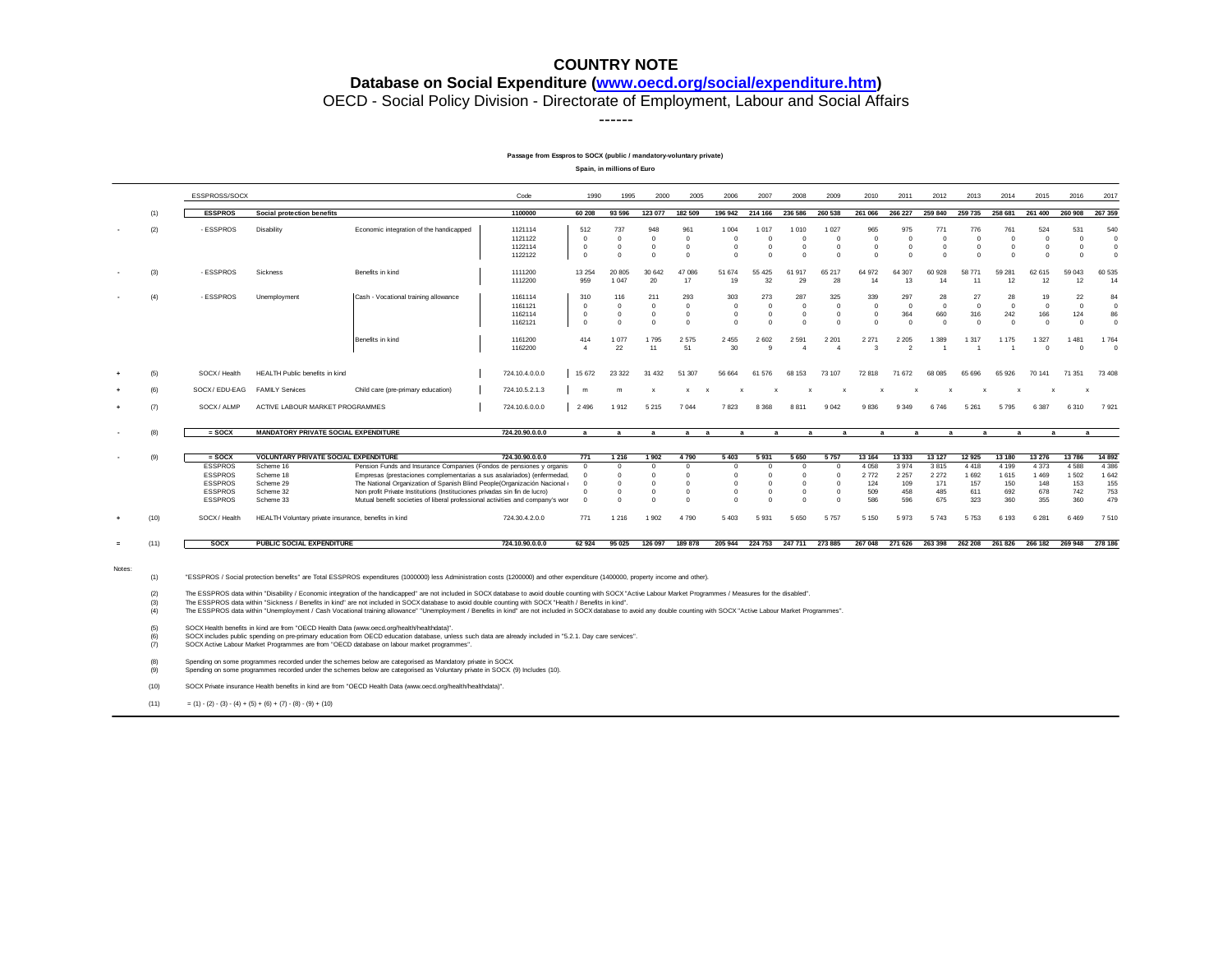**Database on Social Expenditure [\(www.oecd.org/social/expenditure.htm\)](http://www.oecd.org/social/expenditure.htm)**

OECD - Social Policy Division - Directorate of Employment, Labour and Social Affairs

------

# **SPAIN**

| <b>Code</b>     | <b>Title of the programme</b>                                                                                                                    | <b>Description of the programme and attached notes</b>                                                                                                                                                                                                                                                                                                                                                                                                                                                                                                                                                                                   |
|-----------------|--------------------------------------------------------------------------------------------------------------------------------------------------|------------------------------------------------------------------------------------------------------------------------------------------------------------------------------------------------------------------------------------------------------------------------------------------------------------------------------------------------------------------------------------------------------------------------------------------------------------------------------------------------------------------------------------------------------------------------------------------------------------------------------------------|
|                 | <b>OLD AGE</b>                                                                                                                                   |                                                                                                                                                                                                                                                                                                                                                                                                                                                                                                                                                                                                                                          |
| 724.10.1.1.1.1  | Employees and self-employed (social<br>security) (non means-tested)                                                                              | There is a significant break in the "Old age cash benefit" series in<br>1990. Some expenditure previously grouped under "Survivors", in<br>particular benefits paid by the social security fund (INSS), are<br>included under "Old age cash benefits" from 1990 onwards.<br>To be entitled to the basic pension employees, must have made<br>contributions for at least 15 years, and at least two years during<br>the 15 years preceding the retirement age (at least 65).                                                                                                                                                              |
| 724.10.1.1.1.2  | Employees and self-employed (social<br>security) (means-tested)                                                                                  | See 1.1.1.1.                                                                                                                                                                                                                                                                                                                                                                                                                                                                                                                                                                                                                             |
| 724.10.1.1.1.5  | Civil servants                                                                                                                                   | From 1990 onwards, data under "Civil servants" are included in<br>data for "Civil servants, military personnel and local government<br>employees".                                                                                                                                                                                                                                                                                                                                                                                                                                                                                       |
| 724.10.1.1.1.6  | Civil war veterans                                                                                                                               | From 1990 onwards, data under "Civil war veterans" are included<br>in data for "Other public means-tested benefits".                                                                                                                                                                                                                                                                                                                                                                                                                                                                                                                     |
| 724.10.1.1.2.1  | means-tested                                                                                                                                     | Anticipated pension (social security) (non Until 1990, figures for social security pension and for public<br>pension included spending on early retirement benefits.<br>Persons insured under the system abolished on 1 January 1967<br>have the possibility of retiring at 60 years of age, as do certain<br>groups of workers. From 1990 onwards, those expenditures are<br>accounted in the items 724.10.1.1.2.4 and 724.10.1.1.2.5.                                                                                                                                                                                                  |
| 724.10.1.1.2.2  | Anticipated pension (social security)<br>(means-tested)                                                                                          | See 1.1.2.1.                                                                                                                                                                                                                                                                                                                                                                                                                                                                                                                                                                                                                             |
| 724.10.1.1.3.3  | Civil servants, military personnel and<br>local government employees                                                                             | Until 1990, data on "Care allowance" payments covering care<br>towards elderly persons were not separately identifiable. Relevant<br>benefits are grouped under "Other cash benefits" in "Disability<br>cash benefits".                                                                                                                                                                                                                                                                                                                                                                                                                  |
| 724.10.1.2.1.10 | Accommodation : Regions (autonomous<br>Communities) (means-tested)                                                                               | Accommodation. Homes and care centers for disabled people<br>granted under the Law System for the Autonomy and Attention to<br>the Dependence. Day and night centers and residential care.                                                                                                                                                                                                                                                                                                                                                                                                                                               |
| 724.10.1.2.1.14 | Assistance in carrying out daily tasks:<br>Regions (Autonomous Communities)<br>(means-tested)                                                    | Home assistance. Benefits of tele-assistance and home help to<br>disabled people, mainly granted under the Law of the System for<br>the Autonomy and Attention to de Dependence.                                                                                                                                                                                                                                                                                                                                                                                                                                                         |
| 2.              | <b>SURVIVORS</b>                                                                                                                                 |                                                                                                                                                                                                                                                                                                                                                                                                                                                                                                                                                                                                                                          |
| 724.10.2.1.1.16 | Survivor Pension- The Social Security<br>System (From 2000 the scheme included<br>schemes 2, 3, 4, 5, 6, 7, 8, 9 and 10) (non<br>means-tested)   | Survivors pension. The benefits are laid down due to the death of<br>the worker concerned: widow's or widower's pension, pension for<br>orphanhood and pension for relatives. The amount of widow<br>pension is 52% of the regulatory base of the originator in all cases  <br>and 70% with certain requirements. The amount of the pension for<br>orphanhood is 20% of the regulatory base, and it could be<br>increased with the 52% of the pension for widowhood in case of<br>complete orphanhood. The amount of the pension for relatives is<br>20% of the regulatory base. Benefit liable to taxes except for<br>orphan's pension. |
| 3.              | <b>INCAPACITY RELATED BENEFITS</b>                                                                                                               | (Disability, Occupational injury and disease, Sickness)                                                                                                                                                                                                                                                                                                                                                                                                                                                                                                                                                                                  |
| 724.10.3.1.1.11 | Disability pension- The Social Security<br>System (From 2000 the scheme included<br>schemes 2, 3, 4, 5, 6, 7, 8, 9 and 10) (non<br>means-tested) | To the contributory regime when the amount of the disability<br>pension is below the minimum amount laid down for the persons<br>concerned, the Administrative entity will grant an economic<br>complement sufficient to reach the amount involved, bearing in                                                                                                                                                                                                                                                                                                                                                                           |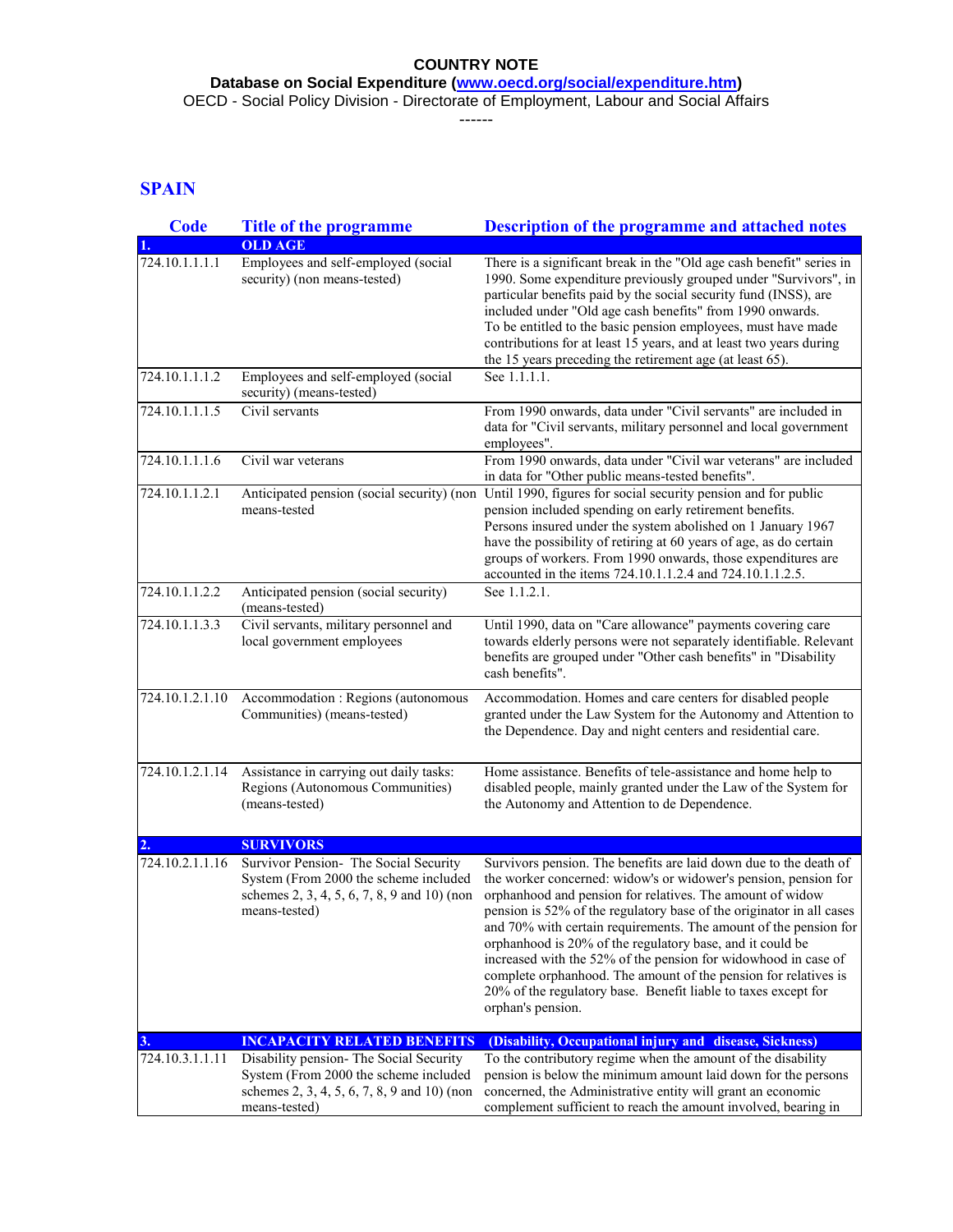#### **Database on Social Expenditure [\(www.oecd.org/social/expenditure.htm\)](http://www.oecd.org/social/expenditure.htm)**

#### OECD - Social Policy Division - Directorate of Employment, Labour and Social Affairs

------

|                 |                                                                                                                                                                                       | mind the earnings received by the applicant, pensions obtained<br>and whether or he/she has a spouse to support. To the non<br>contributory regime periodic assistance to beneficiaries who suffer<br>from physical or mental deficiencies, likely to be of a permanent<br>nature, must be over 18 and under 65 of age, not to have sufficient<br>income.<br>Degrees of disability: permanent and partial disability for the<br>usual profession, permanent and complete disability for the usual<br>profession, permanent and total disability for any type of working<br>activity and severe disability. The amount of the pension fluctuate<br>from 55% of the regulatory base to the 100%, increased by 50%<br>for the person who care for the totally handicapped person<br>concerned. Benefit liable to taxes except for the permanent and<br>total disability for any type of working activity and severe<br>disability. |
|-----------------|---------------------------------------------------------------------------------------------------------------------------------------------------------------------------------------|---------------------------------------------------------------------------------------------------------------------------------------------------------------------------------------------------------------------------------------------------------------------------------------------------------------------------------------------------------------------------------------------------------------------------------------------------------------------------------------------------------------------------------------------------------------------------------------------------------------------------------------------------------------------------------------------------------------------------------------------------------------------------------------------------------------------------------------------------------------------------------------------------------------------------------|
| 724.10.3.1.3.1  | Occupational accident and disease                                                                                                                                                     | From 1990 onwards, separate data on cash payments as stipulated<br>by relevant laws is no longer available. Relevant expenditure is<br>included under "Disability cash benefits".                                                                                                                                                                                                                                                                                                                                                                                                                                                                                                                                                                                                                                                                                                                                               |
|                 | 724.10.3.1.3.2 Paid sick leave- The Social Security<br>System (From 2000 the scheme included<br>schemes 2, 3, 4, 5, 6, 7, 8, 9 and 10) (non<br>means-tested)                          | From 2010 onwards. For common illness or accidents within or<br>outside the work place: 60% of de regulatory base between the<br>fourth and the twentieth day, and 75% from the twenty-first day.<br>For occupational illness and accidents at work: 75% of the<br>regulatory base from the day following work suspension.<br>Domestic workers: the temporary incapacity benefit will start<br>being paid as from the twenty-ninth day of work suspension.<br>Benefit liable to taxes and social contributions.                                                                                                                                                                                                                                                                                                                                                                                                                 |
|                 | <b>HEALTH</b>                                                                                                                                                                         |                                                                                                                                                                                                                                                                                                                                                                                                                                                                                                                                                                                                                                                                                                                                                                                                                                                                                                                                 |
| 724.10.4.2.0.0  | Public expenditure on health                                                                                                                                                          | See OECD Health Statistics.                                                                                                                                                                                                                                                                                                                                                                                                                                                                                                                                                                                                                                                                                                                                                                                                                                                                                                     |
|                 |                                                                                                                                                                                       |                                                                                                                                                                                                                                                                                                                                                                                                                                                                                                                                                                                                                                                                                                                                                                                                                                                                                                                                 |
| 5.              | <b>FAMILY</b>                                                                                                                                                                         |                                                                                                                                                                                                                                                                                                                                                                                                                                                                                                                                                                                                                                                                                                                                                                                                                                                                                                                                 |
| 724.10.5.1.1.1  | Family allowance: employees and self-<br>employed (social security) (non means-<br>tested)                                                                                            | Before 1985, data for family allowances to dependent spouses<br>were included in those for dependent children. Family allowances<br>are granted to all insured with at least one dependent child aged<br>under 18 (there is no age limit for handicapped children). Benefits<br>are fully taxable; payment rates vary with income and family size.                                                                                                                                                                                                                                                                                                                                                                                                                                                                                                                                                                              |
| 724.10.5.1.1.2  | Family allowance: employees and self-<br>employed (social security) (means-tested)                                                                                                    | See 5.1.1.1.                                                                                                                                                                                                                                                                                                                                                                                                                                                                                                                                                                                                                                                                                                                                                                                                                                                                                                                    |
| 724.10.5.1.1.6  | Income maintenance in the event of a<br>childbirth - The Social Security System<br>(From 2000 the scheme included schemes)<br>$2, 3, 4, 5, 6, 7, 8, 9$ and 10) (non means-<br>tested) | Maternity benefits from 2010 onwards. Situations of maternity,<br>adoption, family fosterage (pre-adoptive and permanent/simple<br>forestage) and provisional fosterage, during periods of leave<br>granted for these situations. The duration will be sixteen weeks.<br>Risk during pregnancy and risk during the breast feeding. The<br>amount is the equivalent of 100% of the corresponding regulatory<br>base. Benefit liable to taxes and social contributions.                                                                                                                                                                                                                                                                                                                                                                                                                                                           |
| 724.10.5.1.3.1  | Other cash periodic benefits for other<br>social protection schemes                                                                                                                   | Since 1986, the marriage grant is no longer part of the social<br>security system. Nevertheless, some institutions continue to make<br>relevant payments.                                                                                                                                                                                                                                                                                                                                                                                                                                                                                                                                                                                                                                                                                                                                                                       |
| 724.10.5.2.1.11 | Child day care - Regions (Autonomous<br>Communities) (Non means tested)                                                                                                               | From 2010 onwards, child day care provided to pre-school<br>children during the day.                                                                                                                                                                                                                                                                                                                                                                                                                                                                                                                                                                                                                                                                                                                                                                                                                                            |
| 6.              | <b>ACTIVE LABOUR MARKET</b>                                                                                                                                                           |                                                                                                                                                                                                                                                                                                                                                                                                                                                                                                                                                                                                                                                                                                                                                                                                                                                                                                                                 |
|                 | <b>PROGRAMMES</b><br>See OECD Labour Market Policy                                                                                                                                    |                                                                                                                                                                                                                                                                                                                                                                                                                                                                                                                                                                                                                                                                                                                                                                                                                                                                                                                                 |